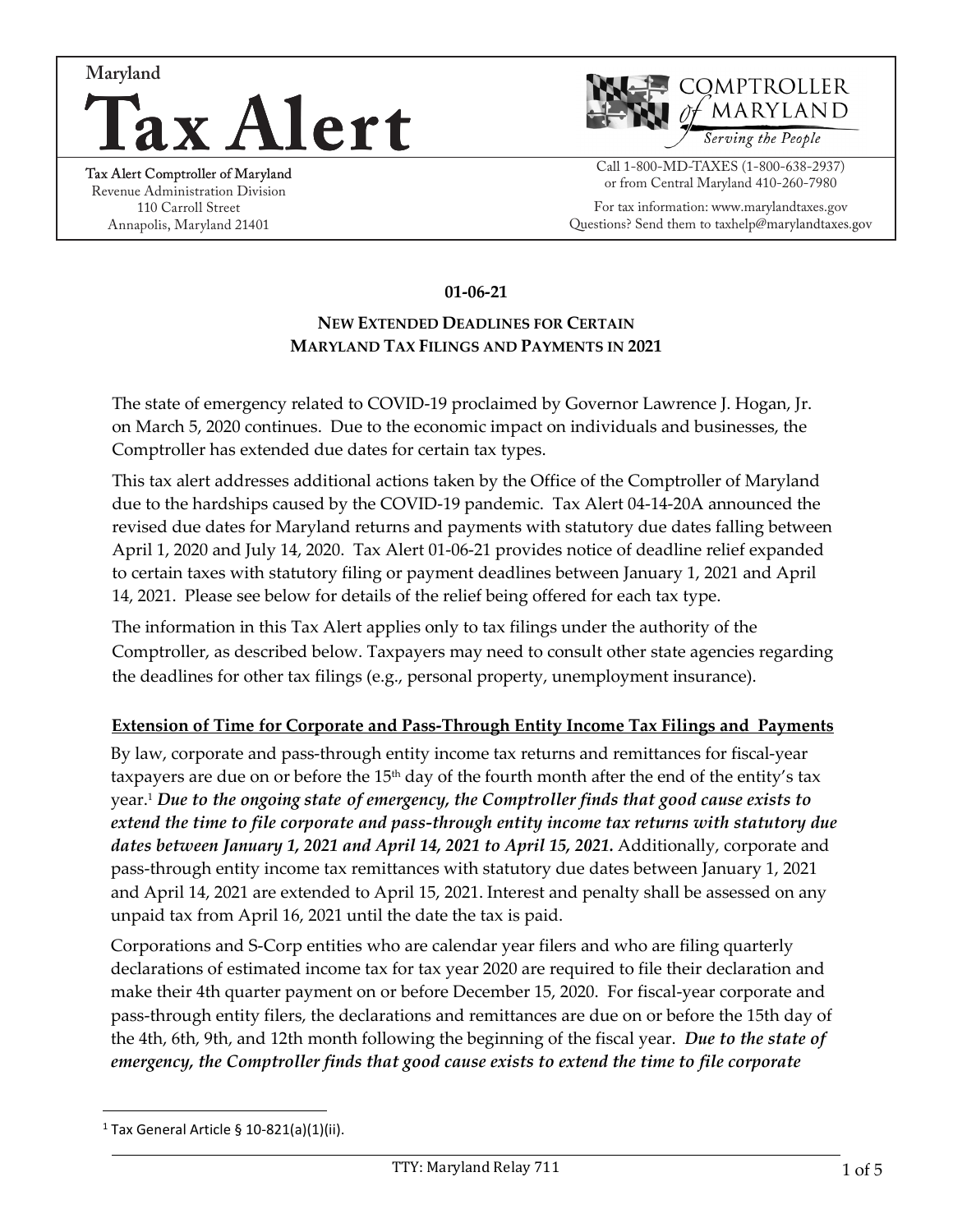*and pass-through entity estimated income tax declarations and payments due between January 15, 2021 and April 14, 2021 to April 15, 2021.* The extension to April 15, 2021 for filing of corporate and pass-through entity income tax returns and payment of taxes with a statutory due date of January 1, 2021 through April 14, 2021, as well as estimated tax payments for fiscal year filers, is automatic; no filing or request is required to take advantage of the extended deadline. If no tax is due and you requested a federal extension, you do not need to file a Form 500E, 510E, or take any other action to obtain an automatic extension to November 15.

Typically, a claim for refund must be filed within three years of the due date of the return.<sup>[2](#page-1-0)</sup> The extension for filing of returns and payment of income tax owed also extends the statute of limitations for filing a claim for refund of income tax for returns filed with a statutory due date between January 1, 2021 and April 14, 2021. Claims for refund for these returns must be filed no later than April 15, 2024.

# **New Extensions for Other Business Taxes**

# *Electronic filing remains the most efficient way to file Maryland business tax returns. bFile allows you to file many business tax returns online for free.*

#### Sales and use tax

Generally, sales and use tax returns are due on or before the 20<sup>th</sup> day of the month that follows the month in which a vendor made a retail sale.<sup>[3](#page-1-1)</sup> The payment of sales and use tax must accompany the return.<sup>[4](#page-1-2)</sup> The Comptroller may extend the time to file a sales and use tax return for good cause.[5](#page-1-3) *The Comptroller is extending the time to file sales and use tax returns that are due between January 20, 2021 and April 14, 2021 to April 15, 2021*. This affects returns for sales taking place in December 2020, January 2021, and February 2021. Sales and use tax returns, and their accompanying payments, may be submitted by April 15, 2021 without incurring interest or penalties.

Do not combine separate reporting periods into a single return. Instead, file the separate returns reflecting the sales and the tax collected for each filing period as if they had been filed according to their original due dates.

## Withholding

Generally, every employer must withhold estimated income tax from employees' wages and submit estimated payments to the Comptroller.[6](#page-1-4) *The Comptroller is extending the time to file withholding returns and make withholding payments for periods beginning January 1, 2021 through March 31, 2021 to April 15, 2021*. This affects withholding payments due for periods including January, February and March of 2021, but does not include any payment due with the 2020 year end withholding reconciliation due on or before January 31, 2021. Any withholding payments originally due between February 1, 2021 and April 14, 2021 may be submitted by April 15, 2021 without incurring interest or penalties.

<span id="page-1-0"></span> $2$  TG § 13-1104(a)

<span id="page-1-1"></span> $3$  TG § 11-502(a)(1)

<span id="page-1-2"></span> $4$  TG § 11-601(a)-(b)

<span id="page-1-3"></span><sup>5</sup> TG § 11-503

<span id="page-1-4"></span> $6$  TG § 10-906(a)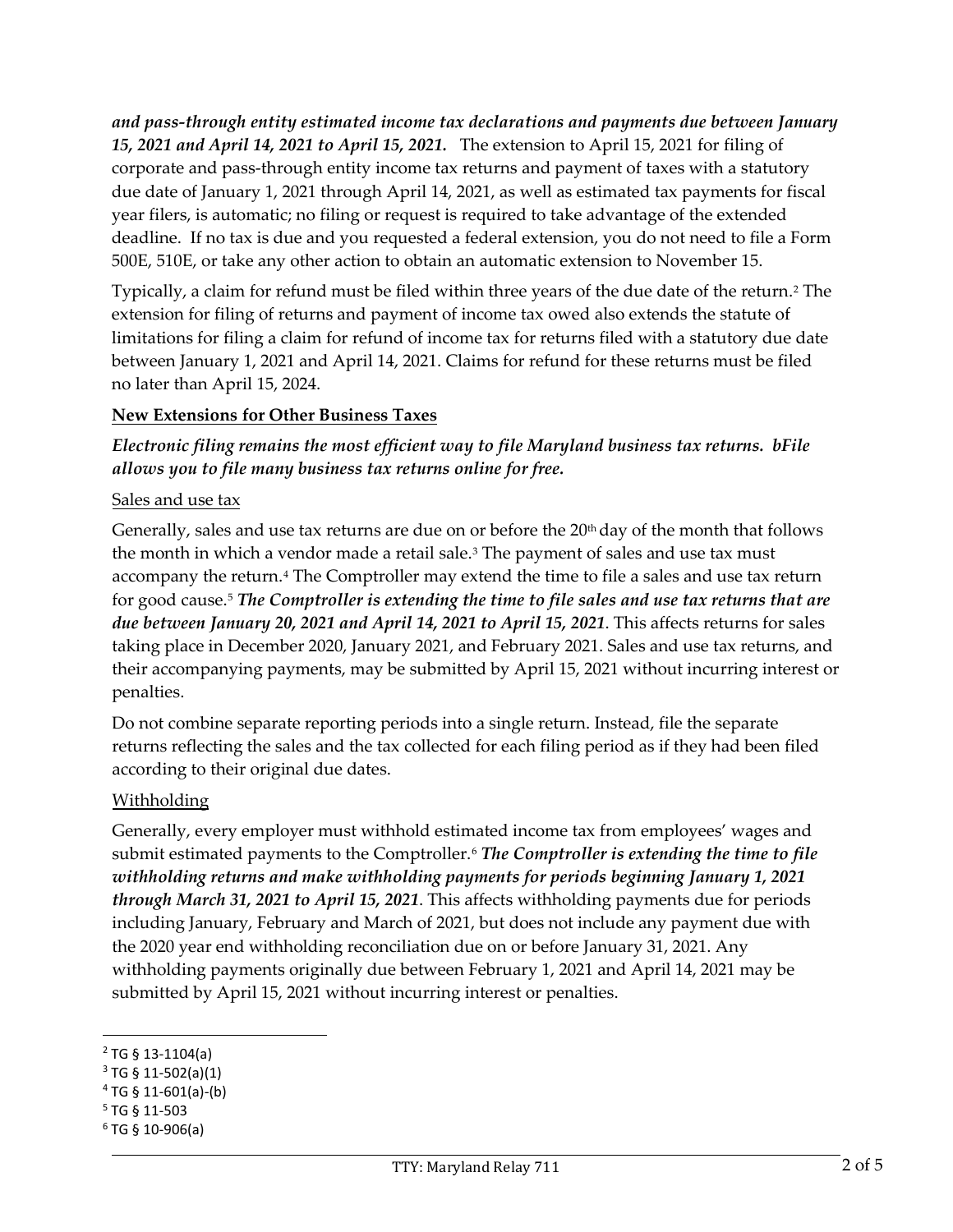# **Please note, withholding returns and payments for all periods through December 31, 2020, including the 2020 year end reconciliation due in January are due on their statutory due dates**.

Do not combine withholding for separate reporting periods into a single return. Instead, file the separate returns reflecting the tax withheld for each filing period as if they had been filed according to their original due dates.

For information on employer withholding requirements for teleworking employees, see Tax Alert 4-14-20B EMPLOYER WITHHOLDING REQUIREMENTS FOR TELEWORKING EMPLOYEES DURING THE COVID-19 EMERGENCY.

#### Admissions and amusement tax

The due date for returns and payments of admissions and amusement tax is usually the  $10<sup>th</sup>$ day of the month that follows the month in which the person has gross receipts subject to the admissions and amusement tax, and for other periods that the Comptroller specifies by regulation.<sup>[7](#page-2-0)</sup> The payment must accompany the return.<sup>[8](#page-2-1)</sup> The Comptroller is authorized to abate interest and late charges for cause shown. Abatements may be made by the Comptroller without a request if qualification can be determined on an automated basis.<sup>[9](#page-2-2)</sup> *The Comptroller is extending the due date for admissions and amusements tax returns due between January 10, 2021 and April 14, 2021 to April 15, 2021*.

Admissions and amusement returns and payments for gross receipts derived from events occurring in December of 2020, and January, February and March of 2021 may be submitted by April 15, 2021 without incurring interest or penalties.

Do not combine admissions and amusement tax for separate reporting periods into a single return. Instead, file the separate returns reflecting the admissions and amusement tax collected for each filing period as if they had been filed according to their original due dates.

## Alcohol taxes

A person who holds a Class E, F, or G alcoholic beverage license must file an alcoholic beverage tax return by the  $25<sup>th</sup>$  day of the month following the month the person sells any alcoholic beverage.<sup>[10](#page-2-3)</sup> Manufacturer and wholesaler returns are generally due by the 10<sup>th</sup> day of the month that follows the month the manufacturer or wholesaler sells an alcoholic product.[11](#page-2-4) Resident and nonresident dealers' returns are due by the  $15<sup>th</sup>$  day of the month following a month in which a nonresident dealer delivers beer into the state.<sup>[12](#page-2-5)</sup> Direct wine shippers must file alcoholic beverage returns quarterly.<sup>[13](#page-2-6)</sup> Payment of the alcoholic beverage tax, in the manner prescribed by the Comptroller, must accompany the return.[14](#page-2-7) *The Comptroller is extending the due date for alcohol tax returns and payments due between January 1, 2021 and April 14, 2021*

<span id="page-2-0"></span><sup>7</sup> TG § 4-201

<span id="page-2-2"></span><span id="page-2-1"></span> $8$  TG § 4-301<br> $9$  COMAR 03.06.03.03

<span id="page-2-3"></span> $10$  TG § 5-201(a)(1)

<span id="page-2-4"></span> $11$  TG § 5-201(b)(1)(i)

<span id="page-2-5"></span><sup>12</sup> TG § 5-201(c)(1), (e)

<span id="page-2-6"></span><sup>13</sup> TG § 5-201(d)

<span id="page-2-7"></span><sup>14</sup> TG § 5-301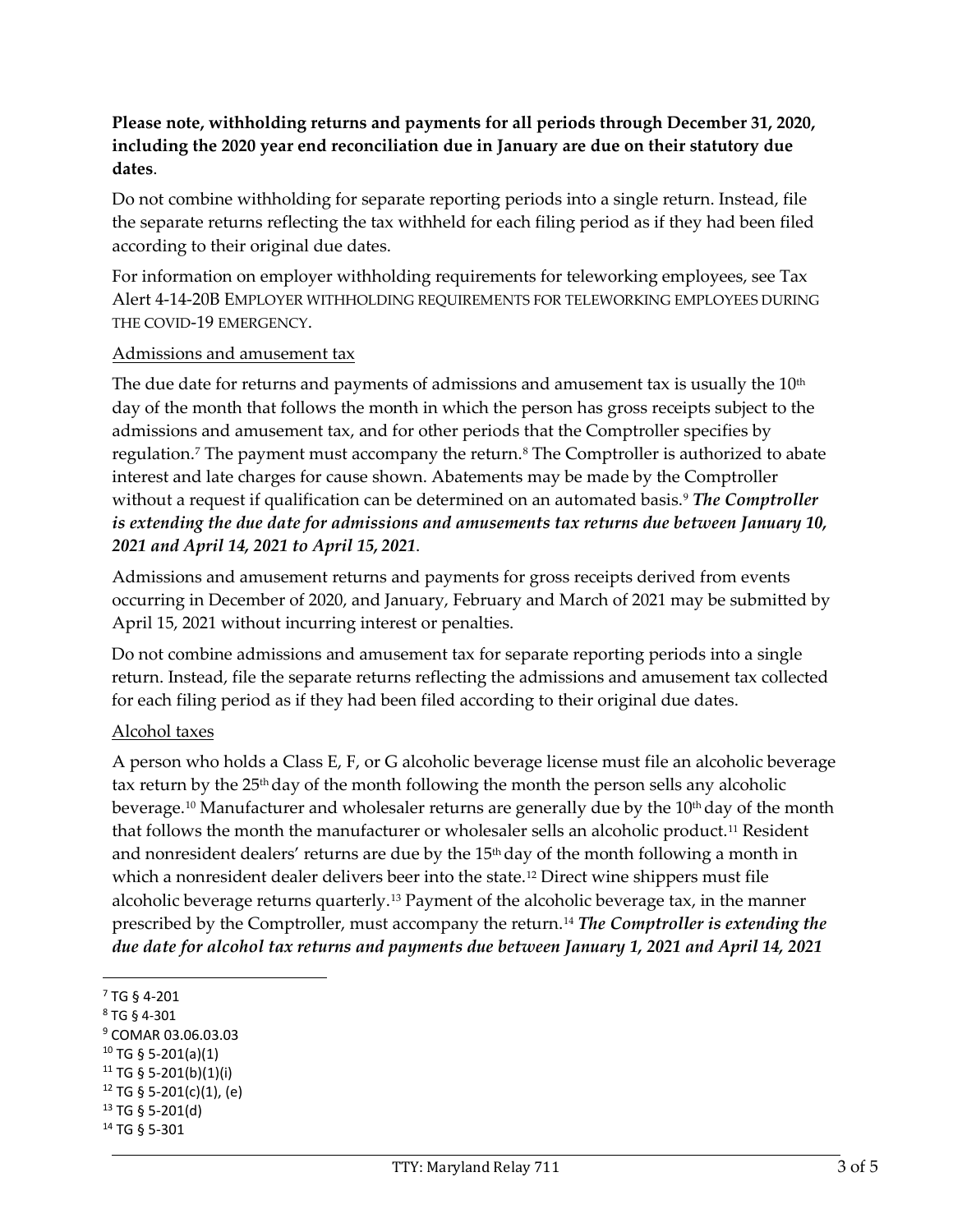*to April 15, 2021.* Alcohol tax returns (both those that include payments and those that do not include payments) may be submitted by April 15, 2021, without incurring interest or penalties.

Beer taxes must be prepaid.[15](#page-3-0) However, the Comptroller may increase or decrease the amount of prepayment.[16](#page-3-1) *The Comptroller is extending the due date for beer tax payment to April 15, 2021.* Beer tax payments may be submitted by April 15, 2021 without incurring interest or penalties.

# Tobacco taxes

In general, manufacturers' tobacco tax returns and payments are due by the 15th of each month, reporting the previous month's activity.[17](#page-3-2) Manufacturers must submit payment with the return.[18](#page-3-3) *The Comptroller is extending the due date for tobacco tax returns and payments to April 15, 2021*. Manufacturers' returns for activity from December, 2020, January, February and March, 2021 may be submitted by April 15, 2021 without incurring interest or penalties.

Do not combine tobacco tax for separate reporting periods into a single return. Instead, file the separate returns reflecting the tobacco tax remitted for each filing period as if they had been filed according to their original due dates.

Cigarette and other tobacco products wholesalers' returns and payments are due by the  $21<sup>st</sup>$  of the month that follows the month in which the wholesaler took possession of the product.[19](#page-3-4) *The Comptroller is extending the due date for cigarette and other tobacco products wholesalers' returns and payments due between January 21, 2021 and April 14, 2021 to April 15, 2021.*  Returns and payments for products to which wholesalers took possession December, 2020, and January, February and March, 2021, may be submitted by April 15, 2021 without incurring interest or penalties.

Wholesalers who first possess in the state unstamped cigarettes must pay the tax by buying and affixing tax stamps.[20](#page-3-5) Wholesalers must continue to purchase and affix tax stamps to products that will be sold; wholesalers may not sell unstamped cigarettes.

Licensed retailers and tobacconists must file returns with payment quarterly for tax liabilities in the preceding quarter.<sup>[21](#page-3-6)</sup> Generally, liabilities incurred between July 21 and October 21 are due by January 21. *The Comptroller is extending the due date for returns and payments for licensed retailers and tobacconists to April 15, 2021*. Returns and payments for liabilities incurred between July 21, 2020, and October 21, 2020, may be submitted by April 15, 2021 without incurring interest or penalties.

## Motor fuel taxes

*The Comptroller is extending the due date for motor fuel tax returns and payments to April 15, 2021.* Motor fuel tax returns and payments otherwise due between January 1, 2021, and April

<span id="page-3-0"></span><sup>15</sup> COMAR 03.02.01.01.A(3)

<span id="page-3-1"></span><sup>16</sup> COMAR 03.02.01.01B(4)

<span id="page-3-2"></span><sup>17</sup> COMAR 03.02.04.01B(1)

<span id="page-3-3"></span> $18$  TG § 12-302(a)

<span id="page-3-4"></span><sup>19</sup> TG § 12-202(a)

<span id="page-3-5"></span><sup>20</sup> TG § 12-302(b)

<span id="page-3-6"></span> $21$  TG § 12-302(d)